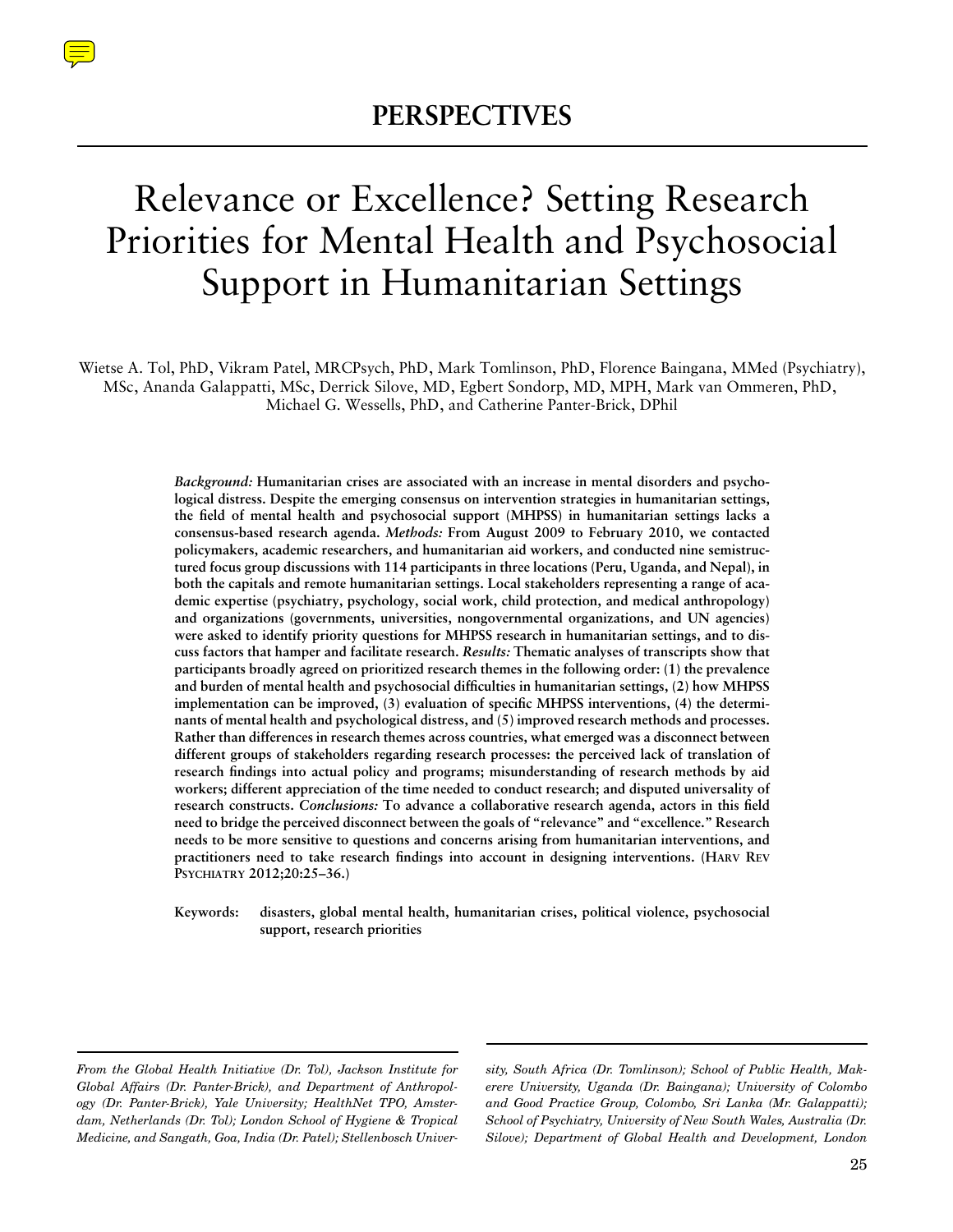# **BACKGROUND**

In 2009 alone, more than 119 million people were affected by natural disasters.<sup>1</sup> In that year, the world also experienced 36 active armed conflicts in 26 different countries.<sup>2</sup> A number of systematic reviews and meta-analyses have documented the mental health and psychosocial status of communities residing in settings of humanitarian crisis, encompassing a broad range of emergencies, including natural disasters, industrial accidents, and complex emergencies related to political violence.<sup>3</sup>−<sup>8</sup> Such reviews highlight mental health consequences that range from nonpathological psychological distress to mental disorders, including posttraumatic stress disorder, major depressive disorder, generalized anxiety disorder, substance use disorders, and adjustment disorder. They also bear witness to the resilience shown by a majority of individuals within affected populations—namely, the capacity to retain good mental health and psychosocial well-being despite exposure to significant adversity <sup>9</sup>*,*<sup>10</sup> In addition, authors have noted detrimental effects of humanitarian crises on social contexts.11

Four years ago, widely endorsed consensus guidelines were published to guide the implementation of mental health and psychosocial support (MHPSS) in humanitarian settings (the term *settings* is used here to refer to the locations in which humanitarian crises occur).12 Researchers remain divided on a number of issues, however, including: (1) the distinction between mental disorder and non-disordered psychological distress,13*,*<sup>14</sup> (2) which stressors matter most for poor mental health (those specifically engendered by hu-

*School of Hygiene & Tropical Medicine (Dr. Sondorp); Department of Mental Health and Substance Abuse, World Health Organization, Geneva, Switzerland (Dr. van Ommeren); and Mailman School of Public Health, Columbia University (Dr. Wessells).*

*Supported by the Department of Mental Health and Substance Abuse, World Health Organization; Durham University; and HealthNet TPO.*

*Original manuscript submitted 1 March 2011, accepted for publication subject to revision 11 July 2011; revised manuscript received 18 July 2011.*

*Correspondence: Wietse A. Tol, PhD, Yale University—Global Health Initiative, MacMillan Center, 34 Hillhouse Ave., New Haven, CT 06520–8206. Email: wietse.tol@yale.edu*

*DOI: 10.3109/10673229.2012.649113*

manitarian crises vs. those engendered by structural contexts [in particular, prevailing social, economic, and political stressors]),<sup>15</sup>*,*<sup>16</sup> and (3) the importance and cultural validity of the PTSD diagnostic category.<sup>17</sup> In addition, mental health work in humanitarian settings remains plagued by a small evidence base for prevention and treatment options.18

Given both ideological and knowledge gaps in the existing literature, empirical research is needed to guide these debates with greater evidence. Establishing a consensusbased research agenda would make a specific contribution to conducting such research activities in a more coordinated, coherent, and cost-effective manner. To this end, the Mental Health and Psychosocial Support in Humanitarian Crises—Research Priority Setting (MH-SET) project was initiated in 2008 using a consensus-building methodology previously implemented by the Child Health and Nutrition Research Initiative (CHNRI).19 This consensus-building methodology provides an opportunity for a representative group of experts to formulate research priorities. This structured process involves (1) the systematic listing of research questions and (2) ranking of research questions using predetermined criteria (e.g., whether answering research questions would lead to improved practice, or whether the questions can be answered in an ethical manner).

In addition to implementing the CHNRI methodology, the steering group of MH-SET was especially interested in including voices of those with experience and expertise in locations that are characteristically remote from the main seat of humanitarian decision making (i.e., those *not* in high-income countries or the capitals of countries where humanitarian decisions are often made). Although calls for "local ownership" and "participation" are increasing in humanitarian practice, $20$  numerous challenges remain if these principles are to be translated into practice. Especially with regard to research activities in humanitarian settings, little effort has been made to increase the participation of researchers in low- and middle-income countries (LAMICs), despite concerns about power differences between international, national, and local humanitarian stakeholders.<sup>21</sup>

This article describes a study aiming to document local experts' perspectives on mental health and psychosocial research priorities in humanitarian settings. We aimed to (1) investigate research priorities for mental health interventions and psychosocial support from the perspective of practitioners and researchers in LAMICs affected by humanitarian crises, (2) compare the perspectives of respondents who work in remote humanitarian settings and those who hold health-related policy and academic positions within LAMICs, and (3) assess perspectives on the factors that facilitate or hamper research efforts in humanitarian settings.

c *2012 President and Fellows of Harvard College*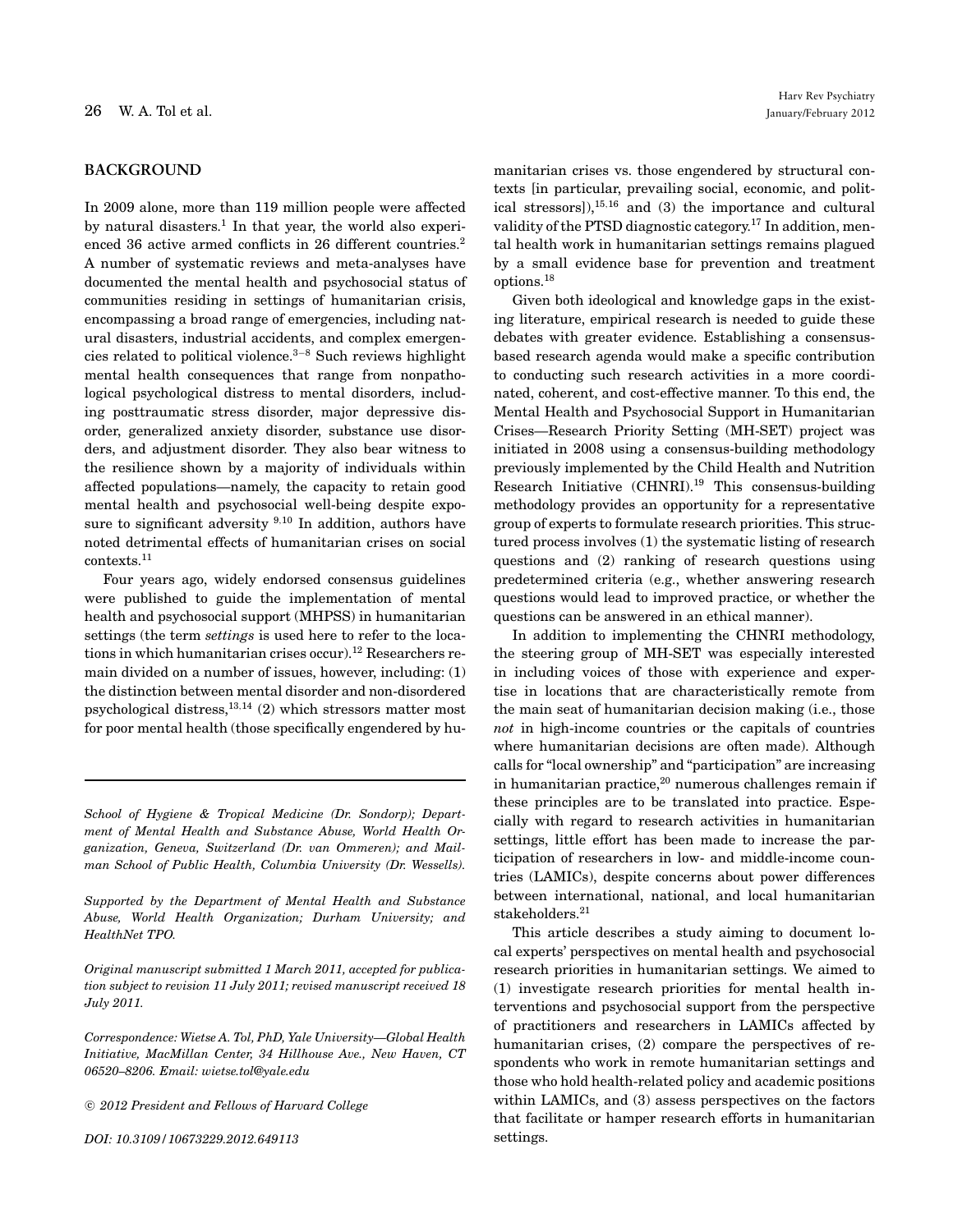# **METHODS**

#### **Study Design**

The study was directed by a ten-member steering group of the MH-SET initiative—namely, the present authors. We purposively selected three LAMICs, from Asia, Latin America, and Africa, that were recently affected by humanitarian crises. The MH-SET steering group invited three national experts to undertake the role of in-country team leaders to implement this research. The national experts were recruited through the professional networks of MH-SET on the basis of the following criteria: (1) experience in conducting research with relevance to MHPSS in humanitarian settings, (2) a central role in organizing such research (indicated by their positions in well-established organizations and relational networks), and (3) their ability to organize quality focus groups (indicated by previous success in conducting focus groups). Team leaders contributed to the logistical and thematic planning of the focus groups, including the location, participants, and format. They sent invitations to particular individuals and organizations that played important roles as stakeholders in MHPSS research and service provision in humanitarian settings within the country under consideration. None of the contacted individuals or organizations refused participation.

In each country, focus groups were held (1) in the capital, with policymakers and academics in health- and other services-related work, and (2) in remote districts where humanitarian services were currently being implemented, with humanitarian aid workers at their work sites. All discussions lasted two to three hours and were taped and transcribed (Spanish and Nepali text was transcribed in English; in Uganda, discussions were conducted in English). Research procedures were in accordance with the Helsinki Declaration. All participants were briefed regarding the purpose of the study, were guaranteed anonymity, and signed informed consent. The study received formal ethical approval from Durham University and received in-country support from national institutions.

#### **Sites and Participants**

Over the period August 2009 to February 2010, the research team contacted in-country team leaders, issued invitations to potential participants, translated materials, conducted focus groups (Peru, August 2009; Uganda, November 2009; Nepal, February 2010), and completed thematic analyses. An overview of participant characteristics is provided in Table 1.

In Peru, we conducted two focus groups, one in the capital Lima ( $P_{cap}$ ) and the other in Chinchha ( $P_{hum}$ ), in cooperation with an independent consultant who played a central role in the humanitarian response to the earthquake that affected Peru on August 15, 2007. That earthquake (with the epicenter in southern Peru and a magnitude of 7.9 on the Richter scale) and the associated tsunami resulted in 593 deaths and directly affected over 600,000 other persons.<sup>22</sup>

In Uganda, we conducted one focus group in the capital Kampala ( $U_{cap}$ ) and two in northern Uganda (Gulu  $[U_{\text{hum}}]$ and Lira [Uhum2]). These encounters were facilitated by the Transcultural Psychosocial Organization Uganda (a national nongovernmental organization providing MHPSS for vulnerable populations across Uganda). Northern Uganda suffered an armed conflict between the Lord's Resistance Army and the government's Uganda People's Defense Forces from 1987 until 2006. Thousands were killed in the conflict, which, at its peak in 2005, displaced 1.8 million people.<sup>23</sup>

In Nepal, we conducted two focus groups in the capital Kathmandu and two in humanitarian areas. In these settings, the humanitarian crisis was related to a variety of causes, including floods, an influx of refugees from Bhutan in the 1990s, and a Maoist armed insurgency between 1996 and 2006. We worked in coordination with the National Mental Health Network, a collaborative network consisting of nongovernmental organizations and government agencies aimed at strengthening mental health and psychosocial care across Nepal. In Kathmandu, one focus group comprised representatives from the organizations involved in the National Mental Health Network  $(N_{\text{cap1}})$ , and the other comprised academic researchers working within national institutions  $(N_{cap2})$ . The third focus group was convened in Sunsari (Nhum1), a district in southern Nepal. On August 18, 2008, the Koshi river—a large, transboundary river flowing in Nepal and India—broke its embankments in southern Nepal, flooded several districts, and affected over 42,000 Nepali citizens. This area was already affected by a Maoist insurgency from 1996 to 2006, with loss of life exceeding  $16,000$ .<sup>24</sup> The fourth focus group was convened with humanitarian aid workers in Bhutanese refugee camps  $(N_{\text{hum2}})$ . Approximately 100,000 Nepali-speaking Bhutanese refugees fled Bhutan from the early 1990s and have since been living in UN-administered camps in southeastern Nepal.25

#### **Data Collection**

We conducted focus groups rather than individual interviews in order to facilitate debate and assess whether a consensus could be achieved among groups of participants. Using a semistructured format, our group discussions had three general themes: (1) to generate and discuss the ten research questions that would most strongly contribute to MHPSS in humanitarian settings, (2) to obtain the participants' perspectives on conducting research in settings where MHPSS is implemented, and (3) to identify the perceived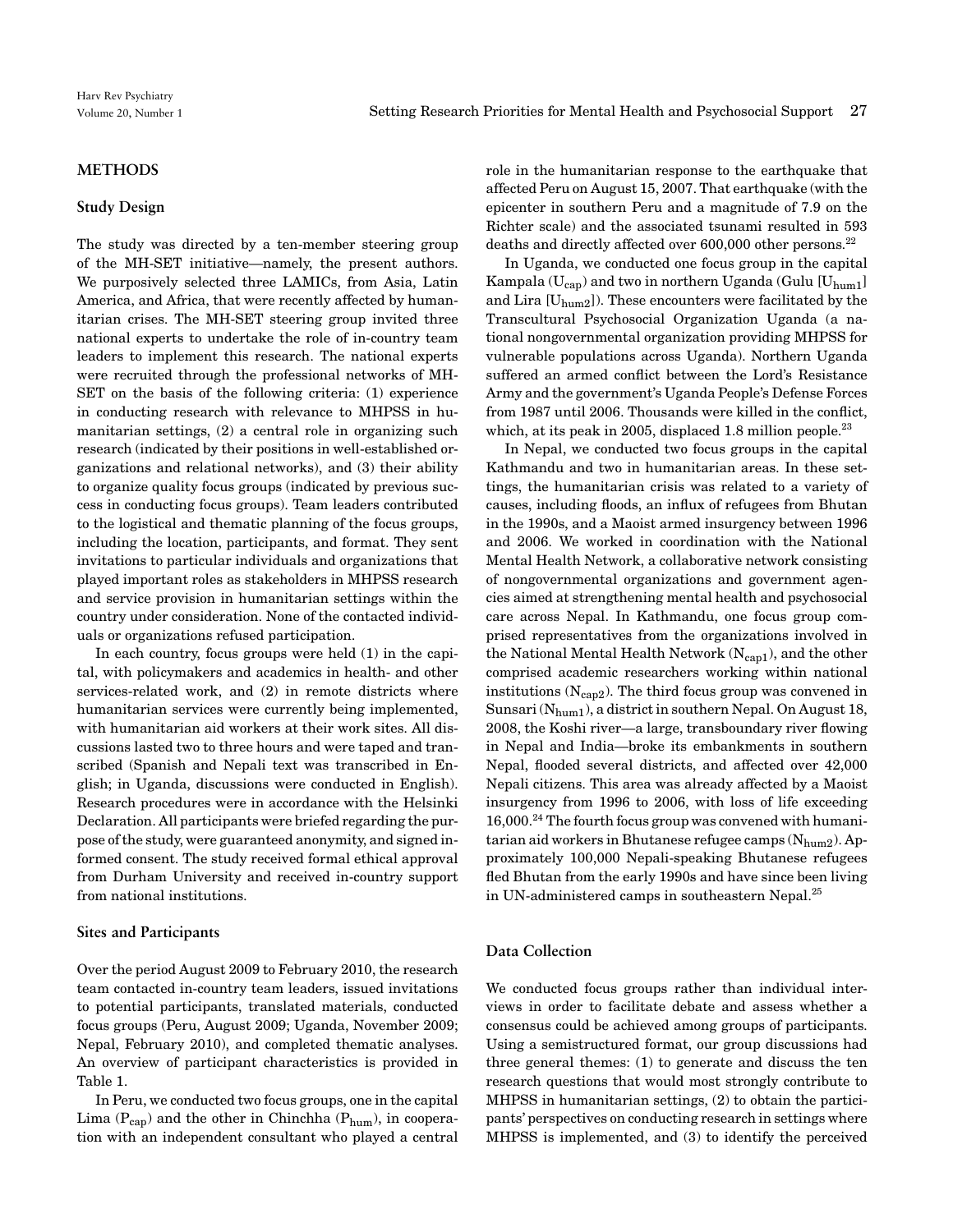#### 28 W. A. Tol et al.

|        | Capitals                                                                                                                                                                                                                                                                                                      | Humanitarian settings                                                                                                                                                                                                                                                                                                                                                                                                                                             |
|--------|---------------------------------------------------------------------------------------------------------------------------------------------------------------------------------------------------------------------------------------------------------------------------------------------------------------|-------------------------------------------------------------------------------------------------------------------------------------------------------------------------------------------------------------------------------------------------------------------------------------------------------------------------------------------------------------------------------------------------------------------------------------------------------------------|
| Peru   | $P_{cap}$ :<br>$n = 13 (4M/9F)$<br>Predominantly psychologists (10), but also a lawyer, teacher,<br>and policymaker<br>Participants worked with the government $(3)$ , INGOs $(4)$ ,<br>universities $(2)$ , and the UN $(1)$ , some in combination $(3)$                                                     | $P_{\text{hum}}$<br>$n = 9 (4M/5F)$<br>All participants were trained as psychologists, and some<br>worked additionally as lawyers, teachers, and managers<br>with the UN or INGOs<br>Participants worked with the government (3), INGOs (3),<br>universities $(2)$ , and the UN $(1)$                                                                                                                                                                             |
| Uganda | $U_{\rm can}$ :<br>$n = 10 (4M/6F)$<br>Group divided between participants with senior positions in<br>government health care (4), academic affiliations (3;<br>psychiatry, psychology, medical anthropology) and<br>senior/managerial positions in $NGOs(3)$                                                  | $U_{\text{hum1}}$ :<br>$n = 10 (7M/3F)$<br>Majority of participants working with $NGOs(6)$<br>Others (4) employed by the government (psychiatrist, clinical<br>officer, and nurse) or Gulu University<br>$U_{\text{hum2}}$ :<br>$n = 12 (9M/3F)$<br>Majority of participants working with NGOs in diverse<br>positions (7; child protection, education, mental health)<br>Others (5) working as psychiatric clinical officers within<br>government health centers |
| Nepal  | $N_{cap1}$<br>$n = 17(8M/9F)$<br>Large group of participants associated with NGOs/INGOs (10)<br>Others affiliated with universities $(4)$ or the government $(3)$<br>$N_{\text{cap2}}$ :<br>$n = 14 (8M/6F)$<br>All researchers working at the national level, with all but one<br>affiliated with NGOs/INGOs | $N_{\text{hum1}}$ :<br>$n=16$<br>All participants working with organizations involved in<br>assisting populations affected by the Koshi floods, either<br>with $NGOs(12)$ or the government $(4)$<br>$N_{\text{hum2}}$ :<br>$n = 13 (7M/6F)$<br>All psychosocial care providers working with the designated<br>agency active in providing psychosocial care in the<br>Bhutanese refugee camps                                                                     |

#### **Table 1. Structure and Participants in Nine Focus Groups**

F, female; INGO, international nongovernmental organization; M, male; NGO, nongovernmental organization; UN, United Nations.

obstacles and facilitating factors in conducting research in such settings.

#### **Analyses**

The data were entered in English into NVivo 9. Thematic analysis was then undertaken on the text based on grounded theory; that is, in developing a "theory" about how MHPSS research is prioritized in humanitarian settings, we started from the focus groups' participants' expressed viewpoints in the raw data.<sup>26</sup> After reading all materials, two analysts working independently produced a coding scheme based on the main themes emerging from the text. That scheme focused on inductive categorizations of (1) the research priorities generated by participants, (2) the prose text in which research priorities were discussed and prioritized, and (3) the narratives related to factors that may impede or facilitate research. Findings were contrasted over the different sites, which we have designated with the subscripts  $_{cap}$  (for capitals) and  $_{hum}$  (in sites where humanitarian services were implemented) after the first letter designating

the countries in question (i.e., N, P, U). Applying a deductive approach, we then coded and checked the data, further refining themes and subthemes. Comparison of thematic coding schemes across analysts revealed a limited number of differences, which were resolved to form a final list of codes. In-country team leaders reviewed and commented on the write-up of all final analyses.

#### **RESULTS**

#### **Prioritized Research Questions**

In each focus group, participants agreed upon a list of the ten most pressing research concerns to strengthen MHPSS in humanitarian settings. These concerns fell into five research themes (see Table 2).

Overall, the participants placed a strong emphasis on research questions related to *assessing the prevalence and burden associated with mental health and psychosocial problems* (e.g., prevalence of mental disorders, common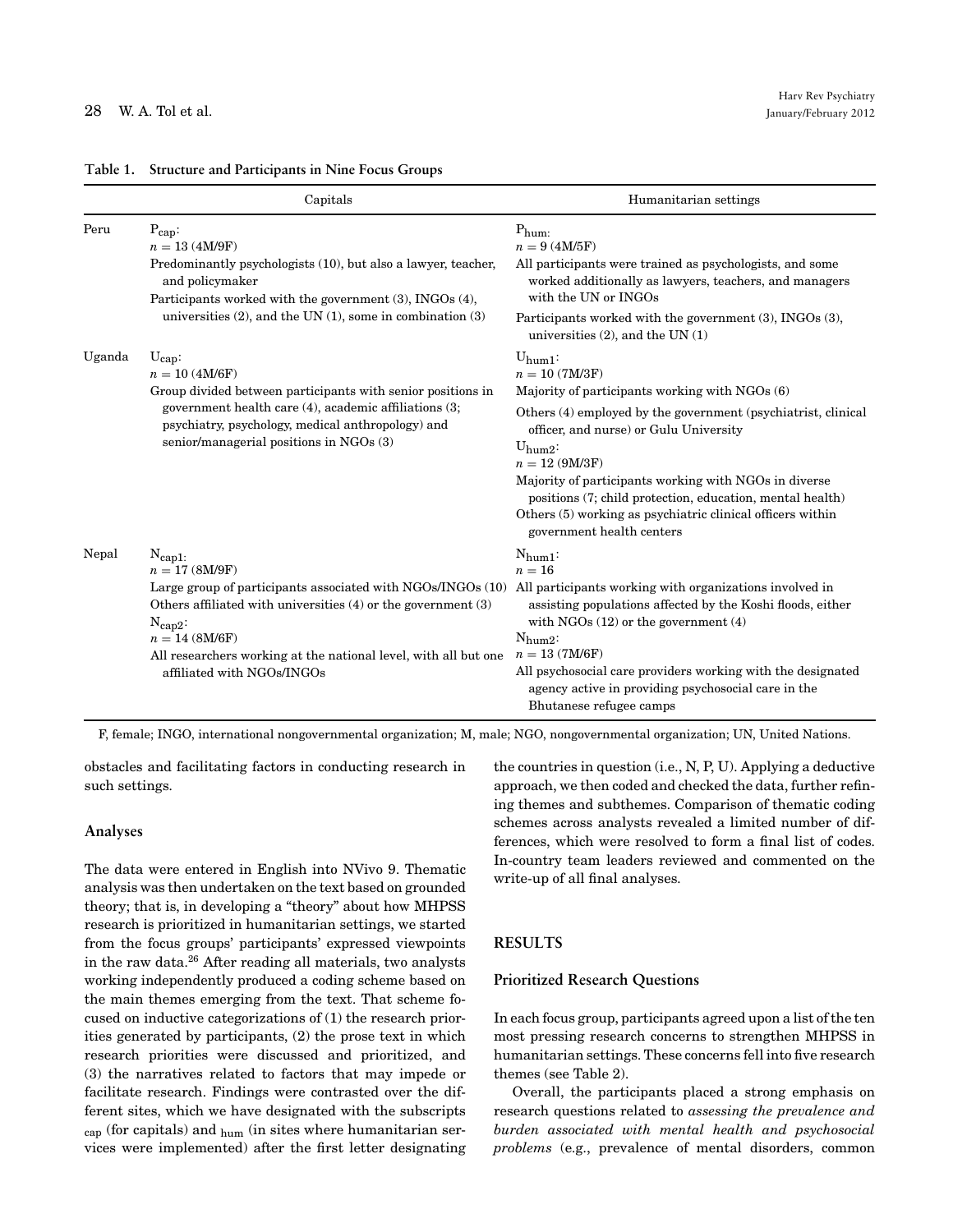# Harv Rev Psychiatry

| Table 2. Overview of Prioritized MHPSS Research Themes in Humanitarian Settings |  |  |
|---------------------------------------------------------------------------------|--|--|
|                                                                                 |  |  |

| Research theme                                    | Focus<br>group               | Priority rankings<br>$(1 - 10)$ | Examples of research questions proposed by participants                                                                                                                                                                                                                                                                                                             |
|---------------------------------------------------|------------------------------|---------------------------------|---------------------------------------------------------------------------------------------------------------------------------------------------------------------------------------------------------------------------------------------------------------------------------------------------------------------------------------------------------------------|
| Assessing the prevalence<br>and burden associated | $P_{cap}$                    | 6                               | "How can psychiatric diagnostic procedures for people affected by disasters<br>be improved?"                                                                                                                                                                                                                                                                        |
| with mental health and<br>psychosocial problems   | $P_{\text{hum}}$             | 7                               | "What kind of psychosocial problems emerge or worsen after a disaster?<br>How do they affect different subgroups of the population?"                                                                                                                                                                                                                                |
|                                                   | $U_{cap}$                    | 2, 4, 5, 6                      | "What is the biopsychosocial impact of climatic change?"<br>"What are the mental health challenges associated with epidemics and<br>emerging diseases?"                                                                                                                                                                                                             |
|                                                   | $U_{\text{hum1}}$            | 1, 6, 8, 9                      | "What are the long-term mental health and psychosocial effects of children<br>being exposed to armed conflict?"<br>"What is the burden of mental illness in crisis-affected populations, and<br>what are the costs associated with that burden?"                                                                                                                    |
|                                                   | $U_{\text{hum2}}$            | 7, 10                           | "What is the relationship between livelihood and mental<br>health/psychosocial well-being?"                                                                                                                                                                                                                                                                         |
|                                                   | $\rm N_{cap1}$<br>$N_{cap2}$ | $\mathbf{1}$<br>1, 2, 3         | "What are the prevalences of mental disorders in humanitarian settings?"<br>"Which population groups have suffered the worst mental health and<br>psychosocial impact due to the armed conflict?"<br>"What are the specific mental health and psychosocial problems of                                                                                              |
|                                                   | $N_{\text{hum1}}$            | 1, 4, 5, 6                      | internally displaced people?"<br>"What are the most common mental health and psychosocial problems,<br>along with their causes, in humanitarian settings?"<br>"How many people have psychosocial problems in humanitarian settings?"                                                                                                                                |
| <b>Improving MHPSS</b><br>implementation          | $P_{cap}$                    | 1, 2, 3, 7, 9, 10               | "How can community participation in interventions best be secured?"<br>"How can emotional support for disaster-response teams be put in place<br>during and after interventions?"                                                                                                                                                                                   |
|                                                   | $\mathbf{P}_{\text{hum}}$    | 1, 5, 6, 8, 10                  | "What mechanisms contribute to optimal coordination between institutions<br>(public and private) involved in emergency response and reconstruction?"<br>"What mechanisms help to ensure sustainability of all activities done by all<br>institutions (NGOs and aid workers) and to transfer them successfully to<br>the relevant health authorities?"               |
|                                                   | $U_{cap}$                    | 7, 8, 9                         | "What is the role of traditional systems in mental health care, justice,<br>conflict resolution, and psychosocial support?"<br>"How can health systems be strengthened in an integrated fashion for                                                                                                                                                                 |
|                                                   | $U_{\text{hum1}}$            | 2, 3, 7                         | provision of mental health care and psychosocial support?"<br>"How do we care for the carers (including mental health workers as well as<br>families and communities caring for those with mental illnesses)?"<br>"To what extent are traditional healers (both herbalists and spiritual<br>healers) involved in treating mental health and psychosocial problems?" |
|                                                   | $N_{cap1}$                   | 2, 4, 6, 7, 9, 10               | "What are the currently existing services for mental health?"<br>"What role is played by civil society in addressing mental health and<br>psychosocial issues in humanitarian settings?"                                                                                                                                                                            |
|                                                   | $N_{\text{hum1}}$            | 2, 3, 8                         | "What are people's expectations and interests with regard to mental health<br>and psychosocial support in humanitarian settings?"<br>"Which organizations are currently providing mental health and<br>psychosocial services?"                                                                                                                                      |
|                                                   | $N_{\text{hum2}}$            | 1, 2, 3, 5, 6, 7, 10            | "Which generic tools and techniques may be used by service providers in<br>humanitarian settings to improve mental health and psychosocial<br>well-being?"<br>"What are appropriate methods to raise awareness on mental health and<br>psychosocial issues in communities affected by disasters?"                                                                   |

*(Continued on next page)*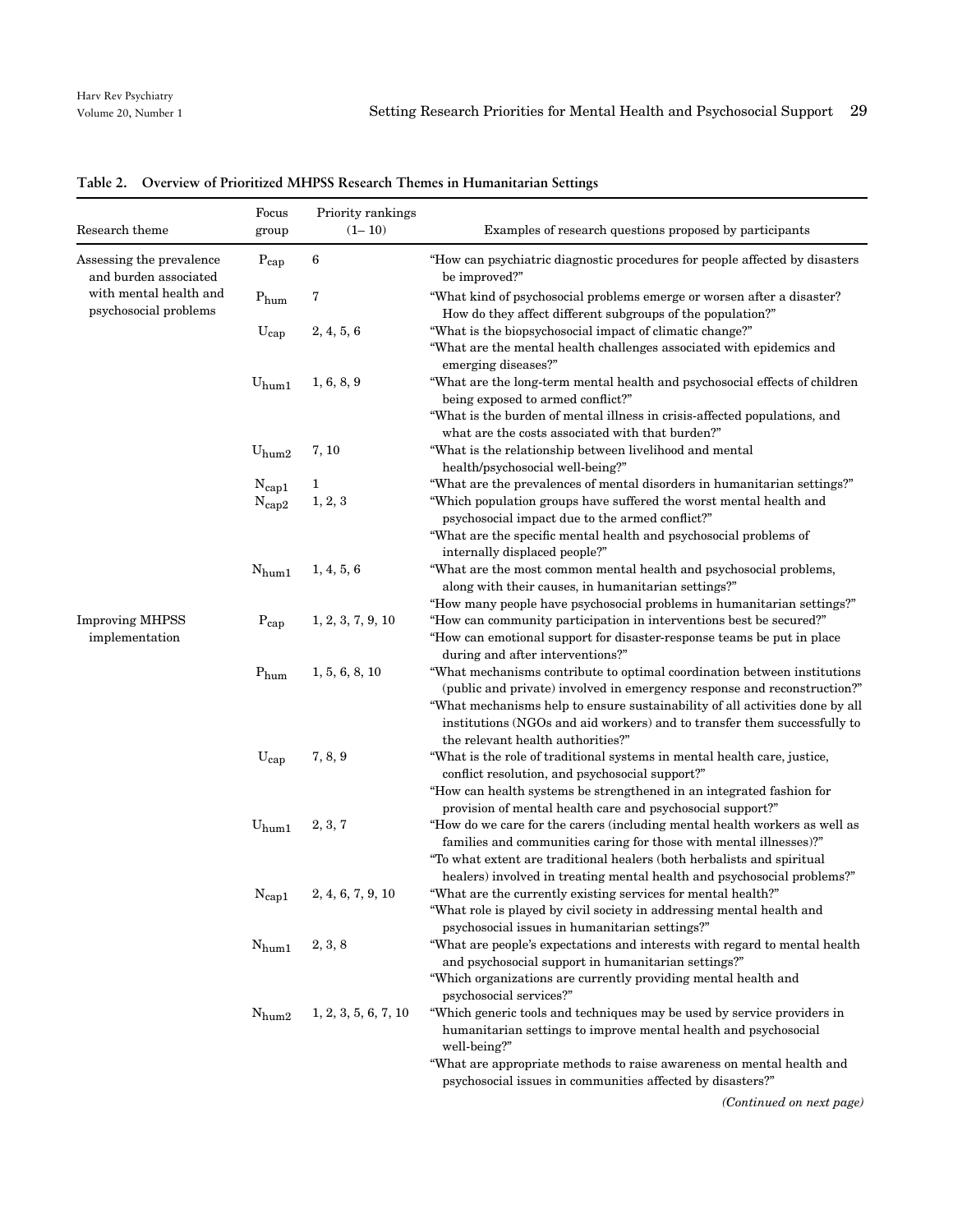# 30 W. A. Tol et al.

| Research theme                           | ${\rm F}\!{\rm o}\!{\rm c}\!{\rm u}\!{\rm s}$<br>group | Priority rankings<br>$(1 - 10)$ | Examples of research questions proposed by participants                                                                                                                                                                                                                             |
|------------------------------------------|--------------------------------------------------------|---------------------------------|-------------------------------------------------------------------------------------------------------------------------------------------------------------------------------------------------------------------------------------------------------------------------------------|
| <b>Evaluating MHPSS</b><br>interventions | $P_{cap}$                                              | 4, 5                            | "To what extent and through which mechanisms are interventions<br>effective?"                                                                                                                                                                                                       |
|                                          | $\rm P_{\rm hum}$                                      | 4, 9                            | "What are participants' views on the effectiveness of interventions?"<br>"How are parents and the social environment influenced by psychosocial<br>activities conducted with children?"<br>"How can we highlight the results that occur through interventions in the<br>community?" |
|                                          | $U_{cap}$                                              | 1, 3, 10                        | "What intervention models of care are effective in postconflict situations in<br>Uganda?"<br>"What models of care (traditional and modern) are effective in                                                                                                                         |
|                                          | $U_{\text{hum1}}$                                      | 5                               | rehabilitation and resettlement of orphans and vulnerable children?"<br>"What are the most effective interventions for treating and preventing<br>mental disorders and psychosocial distress?"                                                                                      |
|                                          | $U_{\text{hum2}}$                                      | 1, 8, 9                         | "How can we effectively monitor and evaluate the various types of<br>interventions?"<br>"Which interventions actually contribute to psychosocial well-being?"                                                                                                                       |
|                                          |                                                        |                                 | "What is the relative efficacy of traditional treatments and modern<br>treatments in humanitarian settings?"                                                                                                                                                                        |
|                                          | $N_{\text{hum1}}$                                      | 7, 9, 10                        | "What are the most effective awareness-raising programs?"<br>"What are people's perceptions regarding mental health and psychosocial<br>support after receiving services?"                                                                                                          |
| Risk and protective factors              | $U_{\text{hum1}}$                                      | 4, 10                           | "How does substance abuse contribute to mental illness?"<br>"What is the relationship between general humanitarian aid and mental<br>health/psychosocial well-being?"                                                                                                               |
|                                          | $U_{\text{hum2}}$                                      | 2, 3, 4, 6                      | "What is the relationship between armed conflict and breakdown in cultural<br>norms?"<br>"What are the main causes for the high level of neurological problems seen                                                                                                                 |
|                                          | $N_{cap1}$                                             | 3, 5, 8                         | in northern Uganda?"<br>"What are relevant cultural practices, and how do they affect mental health<br>and psychosocial well-being in humanitarian settings?"<br>"How do issues of reconciliation, recovery, and reintegration affect mental                                        |
|                                          | $N_{cap2}$                                             | 4, 5, 6, 7, 8, 9, 10            | health and psychosocial well-being in humanitarian settings?"<br>"What is the impact of domestic violence on mental health and psychosocial<br>well-being in humanitarian settings?"                                                                                                |
|                                          | $N_{\text{hum2}}$                                      | 4, 8, 9                         | "What are the coping strategies used by people in humanitarian settings,<br>and how do they affect mental health and psychosocial well-being?"<br>"How does gender affect mental health and psychosocial well-being in<br>humanitarian settings?"                                   |
| Improving research                       | $P_{cap}$                                              | 8                               | "How does stigma affect mental health and psychosocial well-being in<br>humanitarian settings?"<br>"What are appropriate methods for conducting research on disaster-affected                                                                                                       |
| methods and processes                    |                                                        |                                 | populations? For example, how could quantitative research be<br>supplemented with qualitative data?"                                                                                                                                                                                |
|                                          | $\mathbf{P}_{\text{hum}}$                              | 2, 3                            | "What qualitative result indicators can be used to highlight the successes of<br>our postdisaster intervention projects?"<br>"How can we measure the positive impact of play areas and care areas                                                                                   |
|                                          | $U_{\text{hum2}}$                                      | 5                               | offered to children in emergency situations?"<br>"What are appropriate indicators for psychosocial well-being in both adults<br>and children?"                                                                                                                                      |

# **Table 2. Overview of Prioritized MHPSS Research Themes in Humanitarian Settings** *(Continued)*

MHPPS, mental health and psychosocial support; NGO, nongovernmental organization.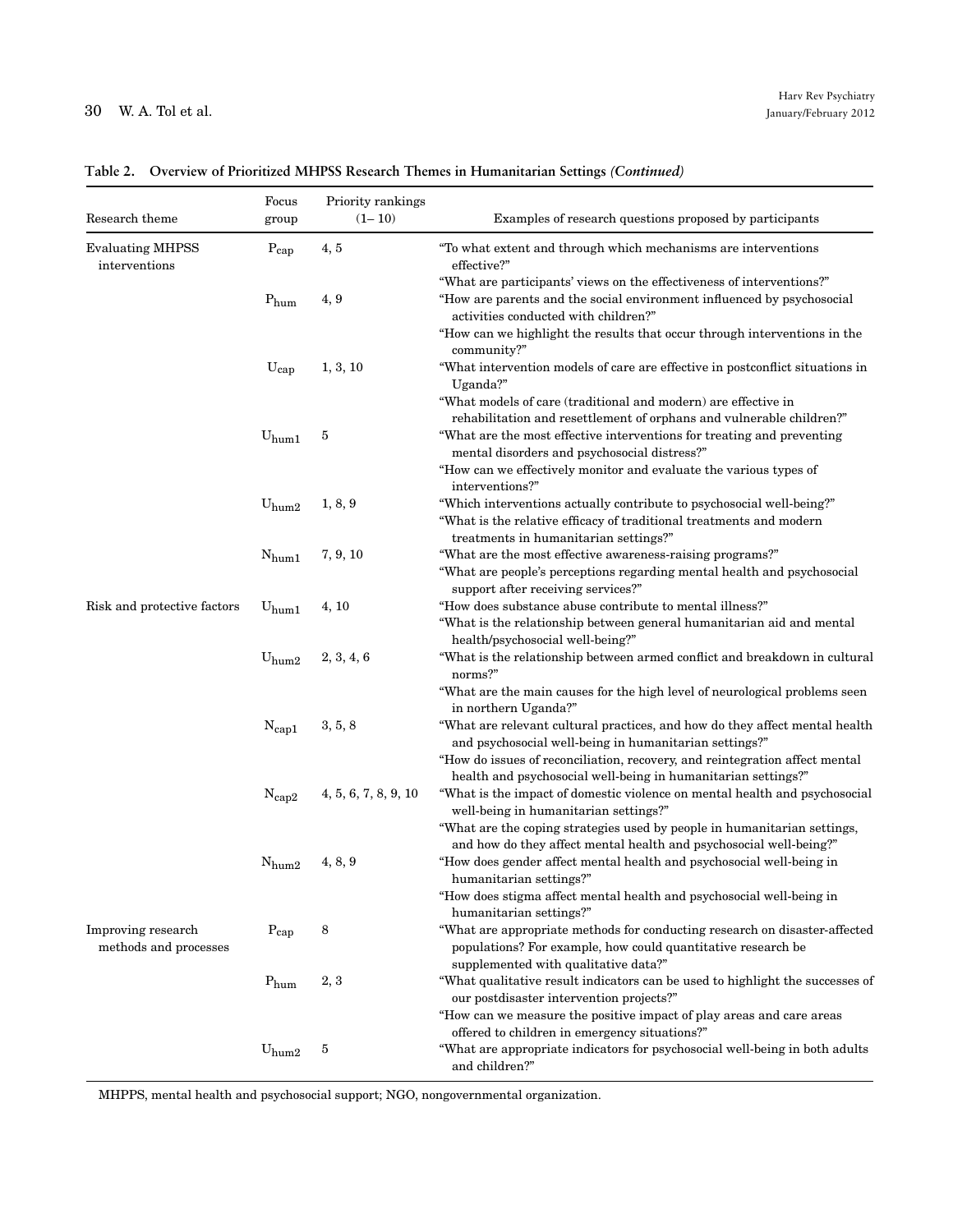psychosocial problems, and the wider impact of mental health problems on productivity, livelihoods, family and community functioning). This research theme was prioritized in all focus groups except one  $(N_{\text{hum2}})$ , and especially in Uganda and Nepal, both by participants in capitals (e.g.,  $N_{cap2}$ ) and in areas where humanitarian services were being implemented (e.g.,  $U_{\text{hum1}}$ ,  $N_{\text{hum1}}$ ). One participant discussed increased knowledge on this theme as a prerequisite to interventions, as follows:

We depend on data published by the WHO and World Bank on low- and middle-income countries. But if we talk specifically about Nepal, we don't know what number of people are mentally ill or have mental problems. Until we know that, we don't know what is needed, how much is needed, how to do this, etc.  $[N_{\rm cap1}]$ 

A second important theme concerned *research on how implementation of MHPSS may be improved* (e.g., research questions related to community participation and building on existing supports, strengthening coordination, sustainability, selection and training of human resources, policy frameworks); this was the most important research theme in 4 out of 9 focus groups ( $P_{cap}$ ,  $P_{hum}$ ,  $N_{cap1}$ ,  $N_{hum2}$ ), and featured in all but two focus groups  $(U_{\text{hum2}}, N_{\text{cap2}})$ . In Peru particularly, participants emphasized the importance of research that enabled greater understanding of, and engagement with, emic perspectives and community concerns, in order to inform more participative and communityappropriate interventions. For example, one participant stated:

I believe intervention and research should involve affected people in order to know firsthand what they are thinking, what they are feeling, in order to know the main trends.  $[P_{cap}]$ 

This theme was also discussed in detail during the Ugandan focus groups, particularly in relation to the importance of traditional healing.

Research would help us a lot, actually, to understand our communities. You realize that communities are very active in mental health and psychosocial interventions *...* They have their own programs, so it is important for us to understand the traditional interventions so that we can develop or come up with a cultural approach. [Uhum2]

In addition, participants were particularly interested in research that could help improve aspects of service delivery in which they observed specific problems, such as the coordination between agencies, sustainability of services and supports, and need for research to document best practices for future. For example:

Even now, none of the municipalities is working on a contingency plan. It is very regrettable that, in spite of the experiences we went through, we didn't seize the opportunity to get something good out of this.  $[P_{\text{hum}}]$ 

A third widely occurring theme referred to the *evaluation of MHPSS interventions*. The main question here concerned the identification of those supports that most improve wellbeing (e.g., the efficacy and effectiveness of interventions, intervention mechanisms, and the wider impact of interventions on families and communities). This theme was prioritized in all focus groups in Peru  $(n = 2)$  and Uganda  $(n = 3)$ , and in one out of the four focus groups in Nepal  $(N_{\text{hum1}})$ . In their discussion on this theme, participants often focused on their experience of the somewhat haphazard selection of intervention modalities during humanitarian crises, without this selection being based on empirical evidence.

My experience here is that most people are just gambling. Development workers come with interventions without doing research. As such, their work does not actually impact people so much.  $[U_{\text{hum2}}]$ 

A fourth theme pertained to *risk and protective factors for mental health and psychosocial well-being*. Here, research on risk and protective factors concerned both individuallevel factors (e.g., gender, age, coping behaviors) and factors in the wider social-ecological context (e.g., a breakdown in cultural norms, or issues of reconciliation and reintegration of former fighters in postconflict contexts in Nepal and Uganda). Research on risk and protective factors was prioritized in five focus groups  $(U_{\text{hum1}}, U_{\text{hum2}}, N_{\text{cap1}}, N_{\text{cap2}})$ Nhum2). Participants in some of the focus groups were especially interested in how, in their interventions, they may build on existing social support networks. Interest in these factors was often expressed with a view to addressing the causal chain of mental health problems.

I propose there should be research to help us establish the cause of mental health problems in Uganda. And once we have established the cause we will be able to address the root causes of mental health problems.  $[U_{\text{hum2}}]$ 

Finally, a fifth theme addressed *improving research methods and processes,* such as improvements in the measurement of mental health and psychosocial well-being (e.g., psychiatric diagnostic procedures and appropriate indicators of well-being), as well as questions on how to improve MHPSS evaluation. Improvements to research methods and

<sup>∗</sup>In all of the following comments by participants, we are trying to present representative remarks that capture the particular point at issue.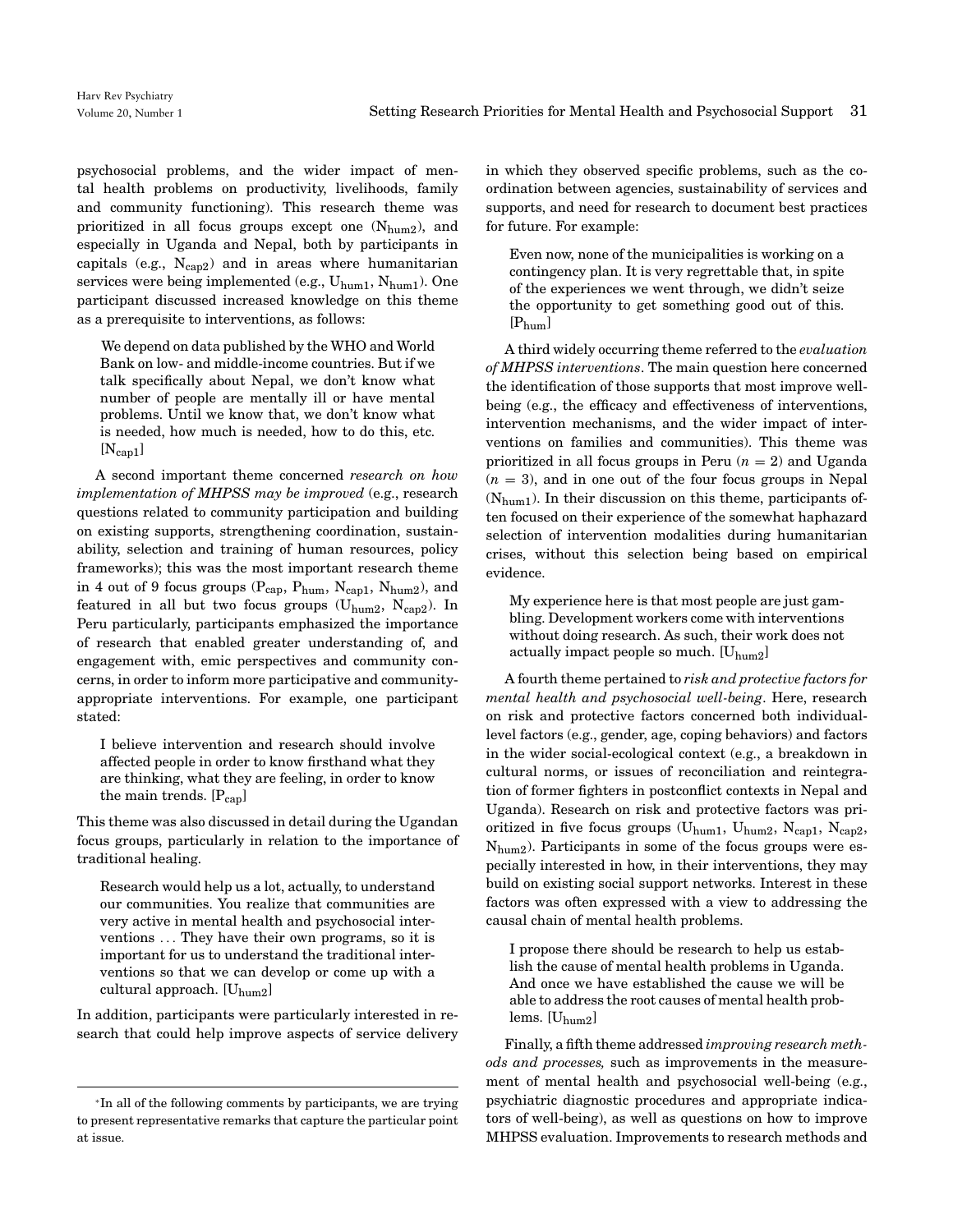# 32 W. A. Tol et al.

processes were discussed in three focus groups  $(P_{\text{hum}}, P_{\text{can}})$ Uhum2). For example:

I am interested to see how we can develop indicators of psychosocial well-being *...* so that we can use them as a basis upon which interventions are measured. If you are saying it is school enrollment, then that becomes your basis. If you are saying improved social functioning, whatever else you are doing is at least measured, and those indicators should be developed ecologically or through a process of collecting evidence and looking at how communities would put this. [Uhum2]

# **Perceived Obstacles**

Participants in the focus groups presented a number of obstacles that, they felt, impede research that could help guide MHPSS in humanitarian settings. First, participants spoke of a "disconnect" between the priorities of those at the central level (in capitals; i.e., policymakers and researchers) and those at the implementation sites (i.e., aid workers). The latter expressed the feeling that policymakers and academics were not well attuned to the actual needs on the ground, and that research and interventions were therefore not focused on the main problems of those affected by humanitarian crises.

The central level does research and goes away. They don't acknowledge field-level people. [N<sub>hum2</sub>]

This concern was sometimes shared by the policymakers and academicians.

In the context of Nepal, the grassroots-level workers in mental health and psychosocial issues are the community psychosocial workers and the counselors. If their experiences are included, then things may change, but from the policy level no change comes.  $[N_{\text{cap1}}]$ 

This concern was often linked to a worry about the unsustainability of programs that had been initiated at the central level without consulting the people working in actual humanitarian sites.

Second, we observed a disconnect between academicians, on the one hand, and policymakers and aid workers, on the other. We interpreted this disconnect in terms of "relevance" and "excellence" (Figure 1).

On this interpretation, policymakers and aid workers emphasize the utilitarian value of research—that is, its capacity to be transformed into immediate solutions  $($  = relevance), whereas academic researchers give more weight to the scientific validity of the method and results  $($  = excellence). Conflicts in balancing relevance and excellence may arise because of differences between researchers and practitioners regarding priorities (which problems are of greatest concern?), time management (time pressure to implement programs vs. time needed to consider all aspects of the topic), language and communication (easily comprehensible descriptions in an accessible forum vs.





**Figure 1.** Research priorities: agreement on context, disagreement on process.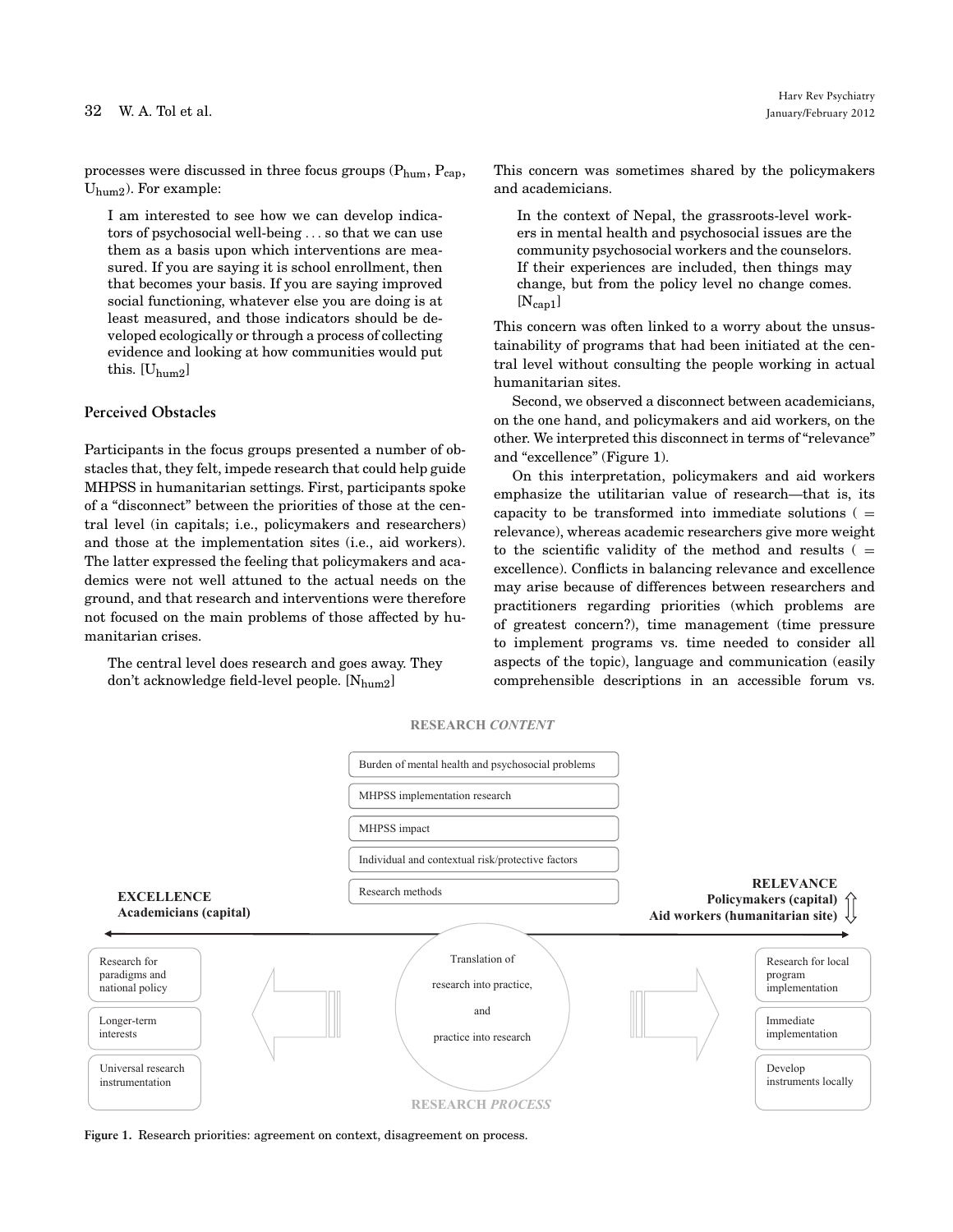precise language expressed in the format of a specialized discipline), integration (comprehensive answers to complex issues vs. well-founded answers to specific questions), and the final research product (translation into policy and programs vs. publication in peer-reviewed journals). $27$ For example, academicians in this study were concerned about the lack of understanding of research among aid workers, and disagreed with aid workers on the time frame of research. Researchers were worried that aid workers were too much concerned with the short-term outcomes of research without taking a longer-term view.

It is because researchers work for the long term. They think there can be a solution for the long term if they find out the reasons. Grassroots-level workers do not care for the future; they want something immediately.  $[N_{\text{can}}]$ 

This sentiment was echoed by the practitioners themselves—for instance, in Gulu, Uganda:

We—the practitioners on the ground—we see research as something that is time wasting; it takes long. But we are comfortable with assessments that give immediate results.  $[U_{\text{hum1}}]$ 

Furthermore, concerns were raised regarding the appropriateness and impact of research conducted by outsiders particularly by researchers associated with universities in high-income settings. Some participants expressed frustration that research projects were being optimally geared not toward informing programs but rather toward informing academic debates without relevance for practice.

First of all, these academicians have mostly theoretical knowledge. Tactically, those who are in the field doing the real work understand the situation much better. [Uhum1]

There were specific concerns, shared in both capitals and humanitarian settings, that research results were not being disseminated or being translated into improving the programs.

I believe research is meant to offer some sort of support to the generation of a culture of mental health prevention. In terms of research, I do not believe that there is a dissemination of the little we have done.  $[P_{cap}]$ 

When this research is conducted, there is no feedback. It's never brought back to the community, and the community keeps on demanding to know the results of the research.  $[U_{\text{hum2}}]$ 

Also, concerns were raised about the appropriateness of tools from Western settings in non-Western settings. Whereas researchers emphasized tools that may contribute to a comparison across cultural settings, practitioners (especially aid workers) doubted whether such tools generated locally valid results.

Normally, the concept is in English. When you go down to the common man, you have to ask in the local language. In the process of translation, the content is watered down so you may end up not getting what you would have got if you had asked the question in English.  $[U_{\text{hum1}}]$ 

We summarize our findings in Figure 1. In the upper half of the figure, we state research priorities in terms of content. In the lower half, we state characteristics of research processes in terms of contrasts established by the participants between excellence and relevance. We found consensus with respect to priority research questions, despite some variation across countries with regard to questions of interest. Thus, similar research themes were prioritized by policymakers, academicians, and aid workers both in capitals and in remote settings. Differences arose, however, with regard to how, and with what aims, research should be conducted. Researchers were more interested in the quality or excellence of the research, whereas practitioners (policymakers and aid workers) were more concerned that the research be useful on the ground.

# **DISCUSSION**

We documented perspectives on research priorities with policymakers, academics, and aid workers engaged with humanitarian work or crisis relief work in three LAMICs. A principal finding is that, with some exceptions, similar research themes were prioritized across countries and between participants in capitals and humanitarian settings. In order of frequency, these themes pertained to (1) the prevalence and burden associated with mental health and psychosocial problems, (2) implementation (e.g., research on human resources, sustainability, coordination, existing resources), (3) evaluation of MHPSS programs, (4) protective and risk factors for mental illness, and (5) improved research methods and processes. Researchers and practitioners disagreed on aspects of how research should be conducted.

With regard to the stated research priorities, there are similarities with other health fields. For instance, the expressed interest in implementation research resonates with comparable calls in maternal and child health.<sup>28</sup> Likewise, researchers have previously advocated the importance of identifying the social determinants of health.<sup>29</sup>*,*<sup>30</sup> The emphasis on research that addresses the burden of mental health and psychosocial problems in humanitarian crises might be considered surprising, given the larger body of research that has been published on this issue (for metaanalyses, see Steel et al. [2009]<sup>3</sup> and Attanayake et al.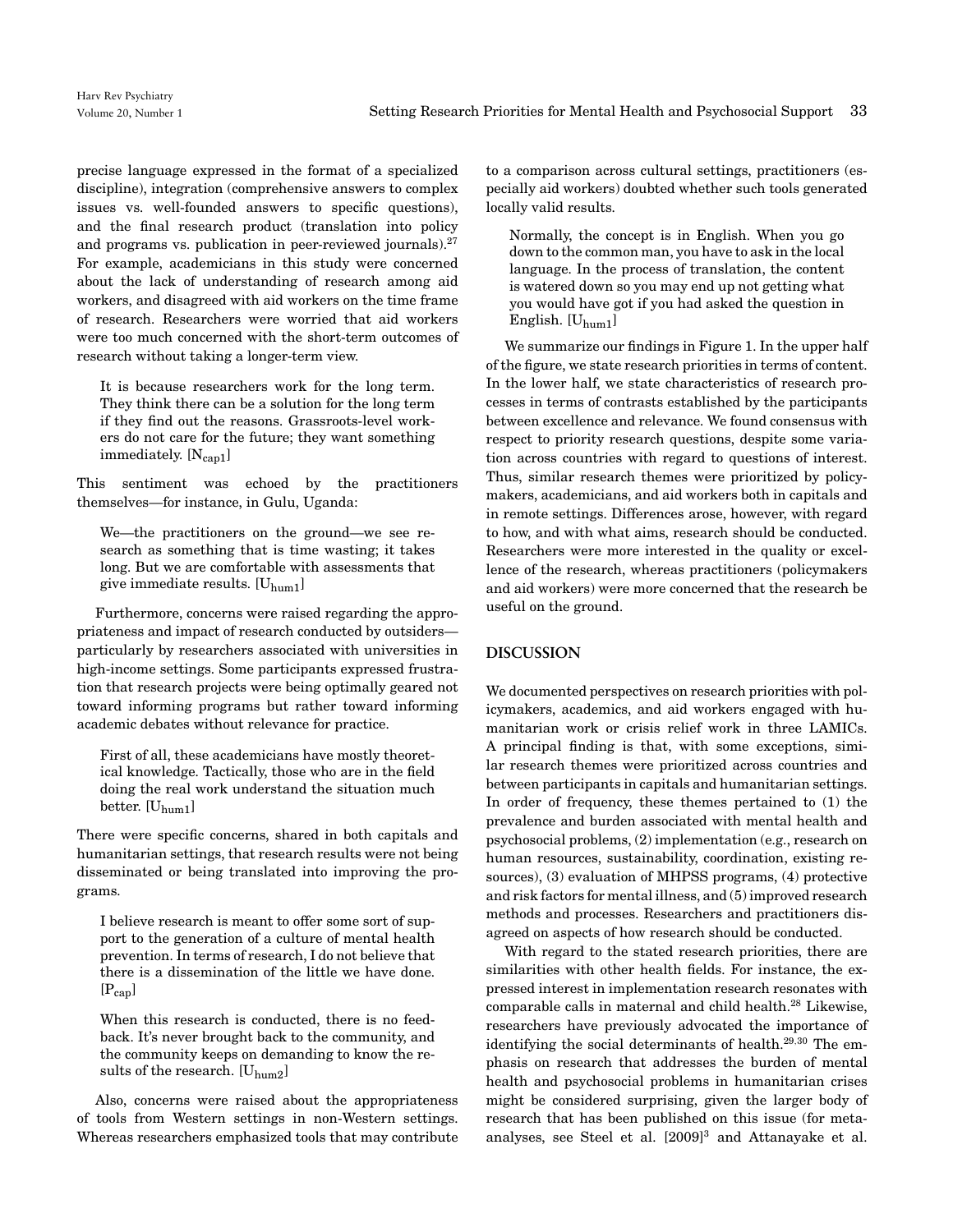$[2009]^{6}$ ) and the contention that has surrounded the importance of psychiatric epidemiological research for informing MHPSS response.<sup>12</sup>*,*<sup>31</sup>

With regard to the identified disconnect concerning the relevance versus excellence of research, our findings accord with the observed tension between these two factors as judged by different sectors involved in humanitarian work.<sup>27</sup> Researchers valued the scientific validity of findings, employed a longer time frame, and valued comparability of findings across settings, whereas practitioners valued research if it could benefit local and immediate program implementation. As our interest was mainly in how MHPSS research was prioritized, we highlighted this specific disconnect in Figure 1. It should also be remembered, however, that a gap was observed between the practitioners themselves—that is, between policymakers at the central level and aid workers in remote humanitarian settings.

The study findings must be interpreted in light of a number of limitations. First, we identified in-country team leaders through the network of the MH-SET steering group: this method may have led to the selecting of team leaders who favored current research initiatives in humanitarian settings, leading to an underrepresentation of other perspectives. Second, since our sample size was small, generalizability of findings within Peru, Nepal, and Uganda and to other LAMIC settings is unknown. Even so, in view of the consistent findings about the priority of research themes across different settings, that particular finding would appear to be reliable. Third, due to time constraints we did not consult the recipients of humanitarian services regarding their research priorities.

A strength of this study is its targeted effort to integrate the perspectives of an interdisciplinary range of national and local voices on research—in particular, by conducting focus groups in various settings in three countries. Although *local ownership* is a common catch phrase in humanitarian work, actual implementation of this imperative has been slow.<sup>32</sup> Research on local perceptions of humanitarian aid is emerging, but it is still unsystematic.<sup>33</sup> We know of no studies focused on MHPSS research. This study therefore takes a first step toward advancing the principle of building local ownership of research in relation to mental health in humanitarian settings—a need specifically identified by participants in this study—by investigating the perspectives of local stakeholders working in academic, policy, and implementation settings.

An important and challenging question arising from our findings is how the identified disconnect between relevance and excellence may be bridged to ensure that future MHPSS research is both practically relevant *and* scientifically excellent. This concern, which has resurfaced in the literature at various times, is currently a salient issue in the context of research on evidence-based decision making.<sup>34</sup>

This problem is obviously not limited to MHPSS in humanitarian settings. Given the acute needs for service delivery in humanitarian crises, however, the stakes for achieving this balance for MHPSS research in such settings are arguably higher than in other settings.

The literature suggests a number of ways forward. First, increased communication and collaboration between researchers and practitioners is obviously important.<sup>35</sup> Efforts at stimulating collaboration, though, should be mindful of power differences between partners in research projects and, in order to achieve sustained capacity building, should preferably be undertaken over the long term.28 Second, the majority of research on bridging the gap between evidence and practice appears to have focused on the uptake of clinical guidelines by health professionals. For example, one systematic review of this literature identified the effectiveness of audit and feedback strategies, as well as education and training efforts.<sup>36</sup> Similarly, a recent systematic review found that the strongest determinant for uptake of research by nurses was their attitudes toward research.<sup>37</sup> Although the uptake of research-based clinical guidelines by those working on the ground is imperative (i.e., translating research into practice), it will be just as important to ensure that academic researchers are guided to answer questions that are deemed the most significant by practitioners. One way to achieve this result may be the increased engagement in research activities of those who are implementing services—for example, through systematic uptake of research by implementing agencies while providing services. $38$  As Walley and colleagues $39$  note, it is a matter of getting practice into research. Such an effort will require sustained infrastructure strengthening, research training, and, given the current lack of human resources for global mental health, capacity building in both practice and research fields.<sup>40</sup> Finally, bridging gaps between the goals of research excellence and research relevance will require listening to "local voices"—for example, the communities affected by humanitarian crises.

In conclusion, this study explored national and local perspectives on research priorities for MHPSS in humanitarian settings. Findings indicate that sustained efforts to foster research that demonstrates both excellence and relevance are necessary to bridge the disconnect between practitioners and researchers—for example, by bringing research into practice and by engaging practitioners in research. The finding that similar research themes were prioritized by these different stakeholder groups provides an indication that researchers and practitioners share sufficient common ground to establish a collaborative research agenda. For that to happen, however, funding structures are needed to strengthen the infrastructure for translational research. Answering highly prioritized research questions is not enough.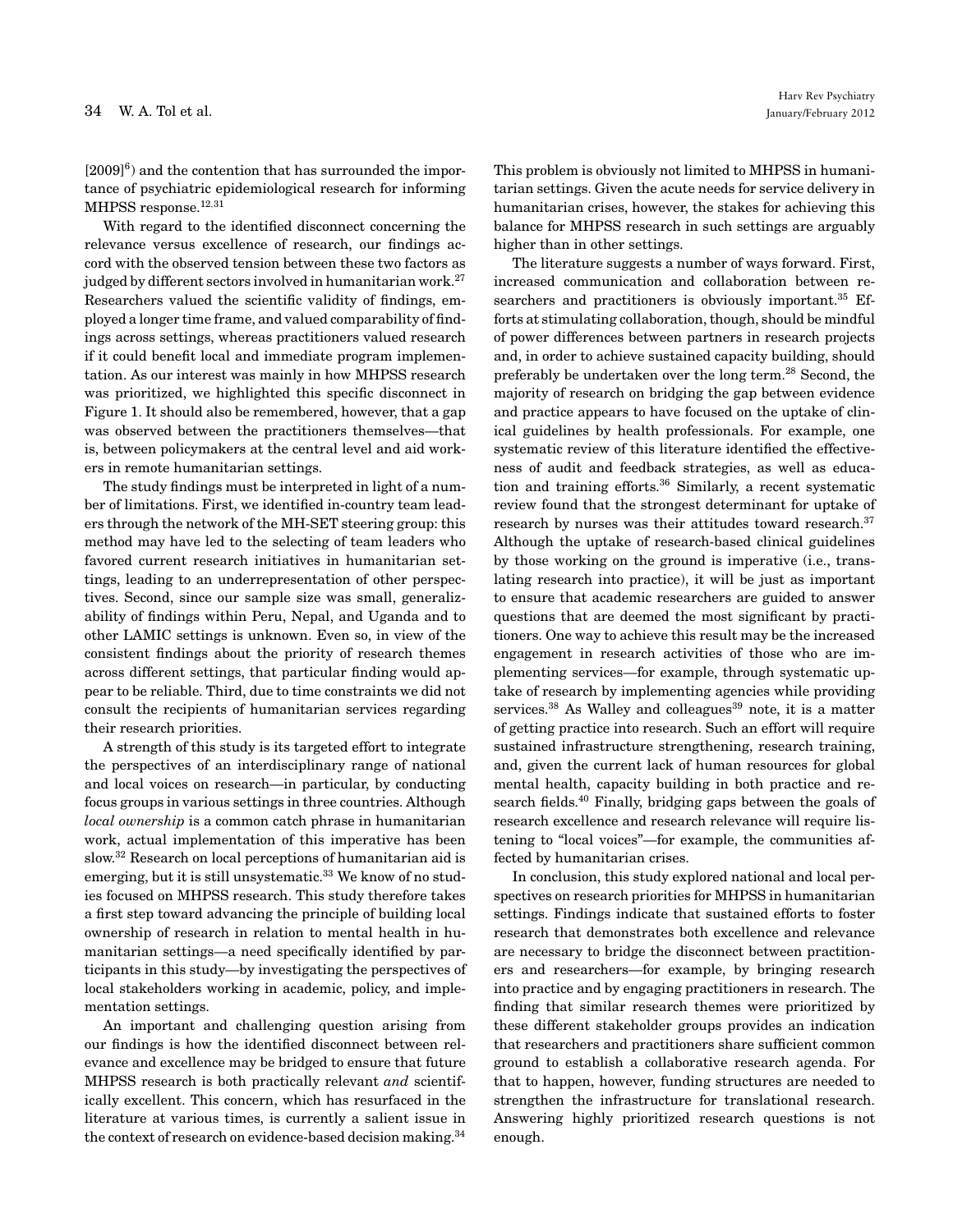**∗**

We gratefully acknowledge Miryam Rivera Holquin, Patrick Onyango, Emmanuel Ngabirano, Nawaraj Upadhaya, and Nagendra P. Luitel for facilitating data collection, and Tim P. Williams for his assistance with data analysis.

*Declaration of interest:* The authors report no conflicts of interest. The authors alone are responsible for the content and writing of the article. The views expressed are those of the authors and do not necessarily represent the views, policies, or decisions of their employers.

# **REFERENCES**

- 1. Vos F, Rodriguez J, Below R, Guha-Sapir D. Annual disaster statistical review 2009: the numbers and trends. Brussels: Centre for Research on the Epidemiology of Disasters, 2010.
- 2. Harbom L, Wallensteen P. Armed conflicts, 1946–2009. J Peace Res 2010;47:501–9.
- 3. Steel Z, Chey T, Silove D, Marnane C, Bryant RA, van Ommeren M. Association of torture and other potentially traumatic events with mental health outcomes among populations exposed to mass conflict and displacement. JAMA 2009;302:537–49.
- 4. Neria Y, Nandi A, Galea S. Post-traumatic stress disorder following disasters: a systematic review. Psychol Med 2008;38:467–80.
- 5. Norris FH, Friedman MJ, Watson PJ, Byrne CM, Diaz E, Kaniasty K. 60,000 disaster victims speak: Part I. An empirical review of the empirical literature, 1981–2001. Psychiatry 2002;65:207–39.
- 6. Attanayake V, McKay R, Joffres M, Singh S, Burkle FM Jr, Mills E. Prevalence of mental disorders among children exposed to war: a systematic review of 7,920 children. Med Confl Surviv 2009;25:4–19.
- 7. Bromet E, Dew MA. Review of psychiatric epidemiological research on disasters. Epidemiol Rev 1995;17:113–9.
- 8. Fremont WP. Childhood reactions to terrorism-induced trauma: a review of the past 10 years. J Am Acad Child Adolesc Psychiatry 2004;43:381–92.
- 9. Betancourt TS, Kahn KT. The mental health of children affected by armed conflict: protective processes and pathways to resilience. Int Rev Psychiatry 2008;20:317–28.
- 10. Hobfoll SE, Watson P, Bell CC, et al. Five essential elements of immediate and mid-term mass trauma intervention: empirical evidence. Psychiatry 2007;70:283–315.
- 11. Somasundaram D. Collective trauma in northern Sri Lanka: a qualitative psychosocial-ecological study. Int J Ment Health Syst 2007;1:5.
- 12. Inter-agency Standing Committee. IASC guidelines on mental health and psychosocial support in emergency settings. Geneva: IASC, 2007.
- 13. Bolton P, Betancourt TS. Mental health in postwar Afghanistan. JAMA 2004;292:626–8.
- 14. Horwitz AV. Transforming normality into pathology: the DSM and the outcomes of stressful social arrangements. J Health Soc Behav 2007;48:211–22.
- 15. Neuner F. Assisting war-torn populations: should we prioritize reducing daily stressors to improve mental health? Comment on Miller and Rasmussen (2010). Soc Sci Med 2010;71: 1381–4.
- 16. Miller KE, Rasmussen A. Mental health and armed conflict: the importance of distinguishing between war exposure and other sources of adversity: a response to Neuner. Soc Sci Med 2010;71.
- 17. Weiss MG, Saraceno B, Saxena S, Van Ommeren M. Mental health in the aftermath of disasters: consensus and controversy. J Nerv Ment Dis 2003;191:611–5.
- 18. Patel V, Araya R, Chatterjee S, et al. Treatment and prevention of mental disorders in low-income and middle-income countries. Lancet 2007;370:991–1005.
- 19. Rudan I, Gibson JL, Ameratunga S, et al. Setting priorities in global child health research investments: guidelines for implementation of CHNRI method. Croat Med J 2008;49:720–33.
- 20. Sphere Project. The Sphere handbook: humanitarian charter and minimum standards for disaster response. Geneva: Sphere Project, 2004.
- 21. Allden K, Jones L, Weissbecker I, et al. Mental health and psychosocial support in crisis and conflict: report of the Mental Health Working Group. Prehosp Disaster Med 2009;24: s217–27.
- 22. International Federation of Red Cross and Red Crescent Societies. Final report. Peru: earthquake. Lima: IFRC, 2010.
- 23. Internal Displacement Monitoring Center. http://www.internaldisplacement.org
- 24. Tol WA, Kohrt BA, Jordans MJD, et al. Political violence and mental health: a systematic multi-disciplinary review in Nepal. Soc Sci Med 2010;70:35–44.
- 25. Hutt M. Ethnic nationalism, refugees and Bhutan. J Refugee Stud 1996;9:397–420.
- 26. Strauss A, Corbin J. Basics of qualitative research: techniques and procedures for developing grounded theory. Thousand Oaks, CA: Sage, 1998.
- 27. Frenk J. Balancing relevance and excellence: organizational responses to link research with decision making. Soc Sci Med 1992;35:1397–404.
- 28. Whitworth J, Sewankambo NK, Snewin VA. Improving implementation: building research capacity in maternal, neonatal, and child health in Africa. PLoS Medicine 2010;7:e1000299.
- 29. Sanders D, Labonte R, Baum F, Chopra M. Making research matter: a civil society perspective on health research. Bull World Health Organ 2004;82:757–63.
- 30. McCoy D, Sanders D, Baum F, Narayan T, Legge D. Pushing the international health research agenda towards equity and effectiveness. Lancet 2004;364:1630–1.
- 31. Rodin D, van Ommeren M. Commentary: explaining enormous variations in rates of disorder in trauma-focused psychiatric epidemiology after major emergencies. Int J Epidemiol 2009;38:1045–8.
- 32. Pouligny B. Supporting local ownership in humanitarian action. Baltimore, MD: Center for Transatlantic Relations